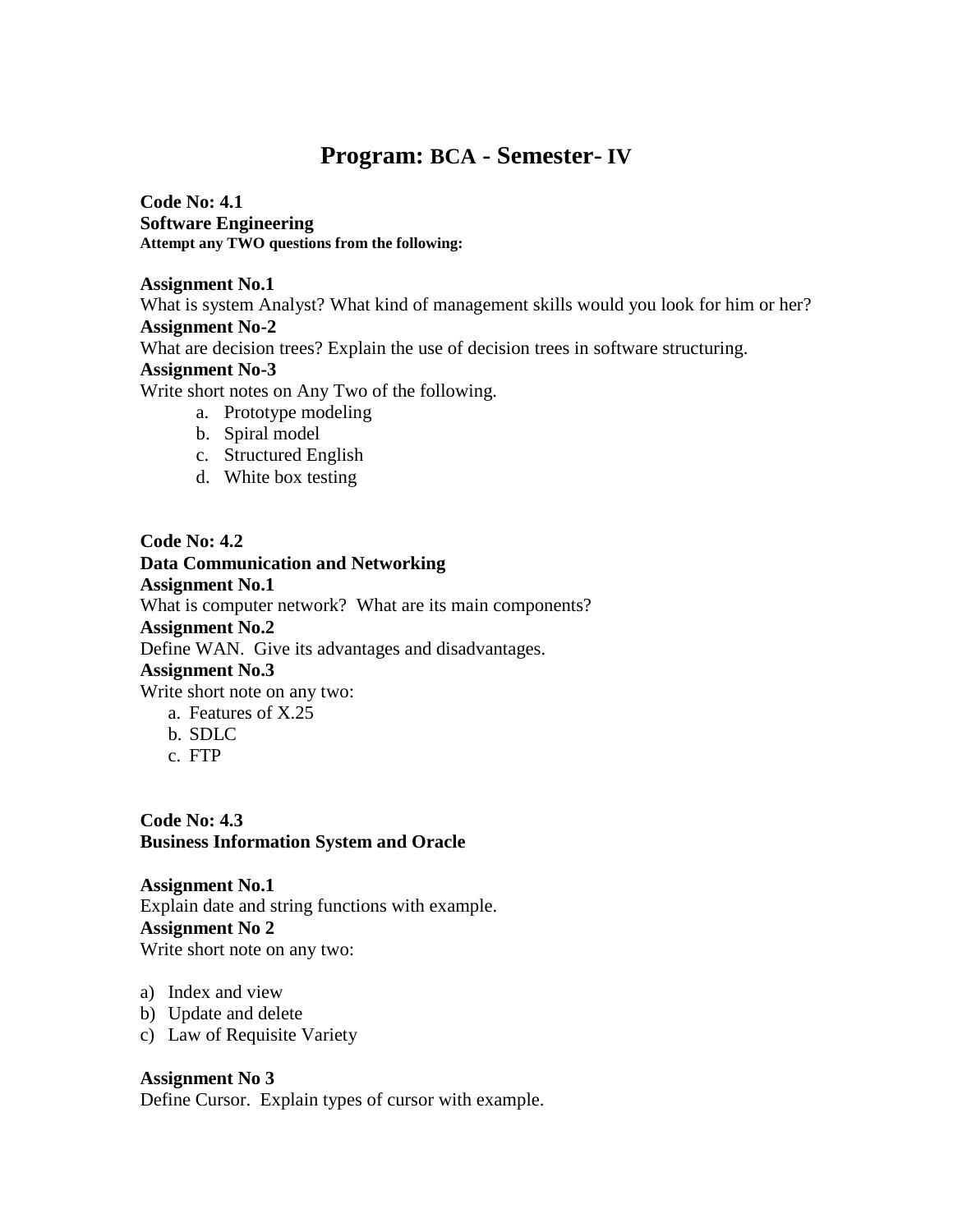**Code No: 4.4 Marketing Management Assignment No 1** Explain duties and responsibilities of a marketing manager of an IT company of your choice. **Assignment No 2**

What is market segmentation? Is it different from product differentiation? Explain bases for segmentation the market for toothpaste market?

#### **Assignment No 3**

Write short note on the following:

- a) Marketing Vs. Selling
- b) Price Mix

**Code No: 4.5 Visual Programming Assignment No.1** What do you mean by Visual Programming? Discuss the features of VB.

## **Assignment No. 2**

Write a note on

- a) Toolbars in VB
- b) User defined data types

#### **Assignment No. 3**

Write a short note on any two of the following:

- a) Error handling in VB
- b) Data functions in VB
- c) Tab order

# **Code No: 4.6 Computer Oriented Statistical Methods Assignment No.1**

What is secular trend? Explain any one method of measuring the trend of a time series.

## **Assignment No. 2**

Discuss the scope of statistics in industry and Computer Science.